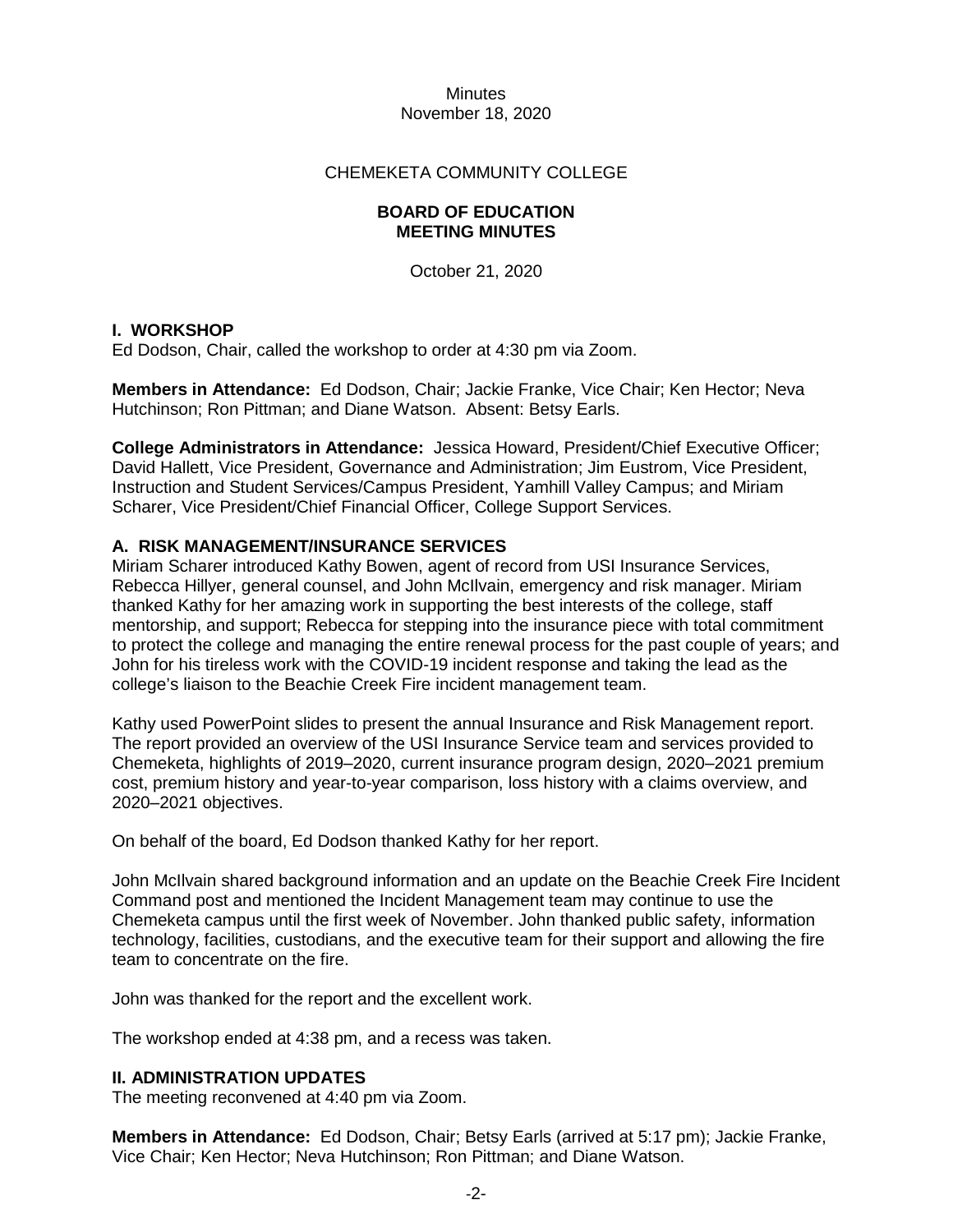Meeting Minutes College Board of Education October 21, 2020 Page 2

**College Administrators in Attendance:** Jessica Howard, President/Chief Executive Officer; David Hallett, Vice President, Governance and Administration; Jim Eustrom, Vice President, Instruction and Student Services/Campus President, Yamhill Valley Campus; and Miriam Scharer, Vice President/Chief Financial Officer, College Support Services.

Updates were shared or discussed with the board on board goals and individual board goals, and the board goals for 2020–2021 were affirmed; Association of Community College Trustees (ACCT) Conference debrief; discussion and finalized registration for the Oregon Community College Association (OCCA) conference on November 4–6; Aspen New President's Fellowship; (OCCA), Higher Education Coordinating Commission (HECC), Community Colleges and Workforce Development (CCWD) standard report; staffing updates; Department of Corrections update; Budget Committee update; College Support Services staffing update; and board agenda preview.

A recess was taken at 5:19 pm.

## **III. REGULAR SESSION**

# **A. CALL TO ORDER**

Ed Dodson, Chair, reconvened the board meeting via Zoom at 5:31 pm.

# **B. ROLL CALL**

**Members in Attendance:** Ed Dodson, Chair; Betsy Earls; Jackie Franke, Vice Chair; Ken Hector; Neva Hutchinson; Ron Pittman; and Diane Watson.

**College Administrators in Attendance:** Jessica Howard, President/Chief Executive Officer; David Hallett, Vice President, Governance and Administration; Jim Eustrom, Vice President, Instruction and Student Services/Campus President, Yamhill Valley Campus; and Miriam Scharer, Vice President/Chief Financial Officer, College Support Services.

**Board Representatives in Attendance**: Antonio Martinez, Associated Students of Chemeketa (ASC); Steve Wolfe, Chemeketa Faculty Association (CFA); Terry Rohse, Chemeketa Classified Association (CCA); and Marshall Roache, Chemeketa Exempt Association (CEA).

#### **C. COMMENTS FROM THE PUBLIC**

None were received.

#### **D. APPROVAL OF MINUTES**

Ken Hector moved and Jackie Franke seconded a motion to approve the minutes of the regular Board meeting of September 16, 2020.

A roll call vote was taken and the motion CARRIED.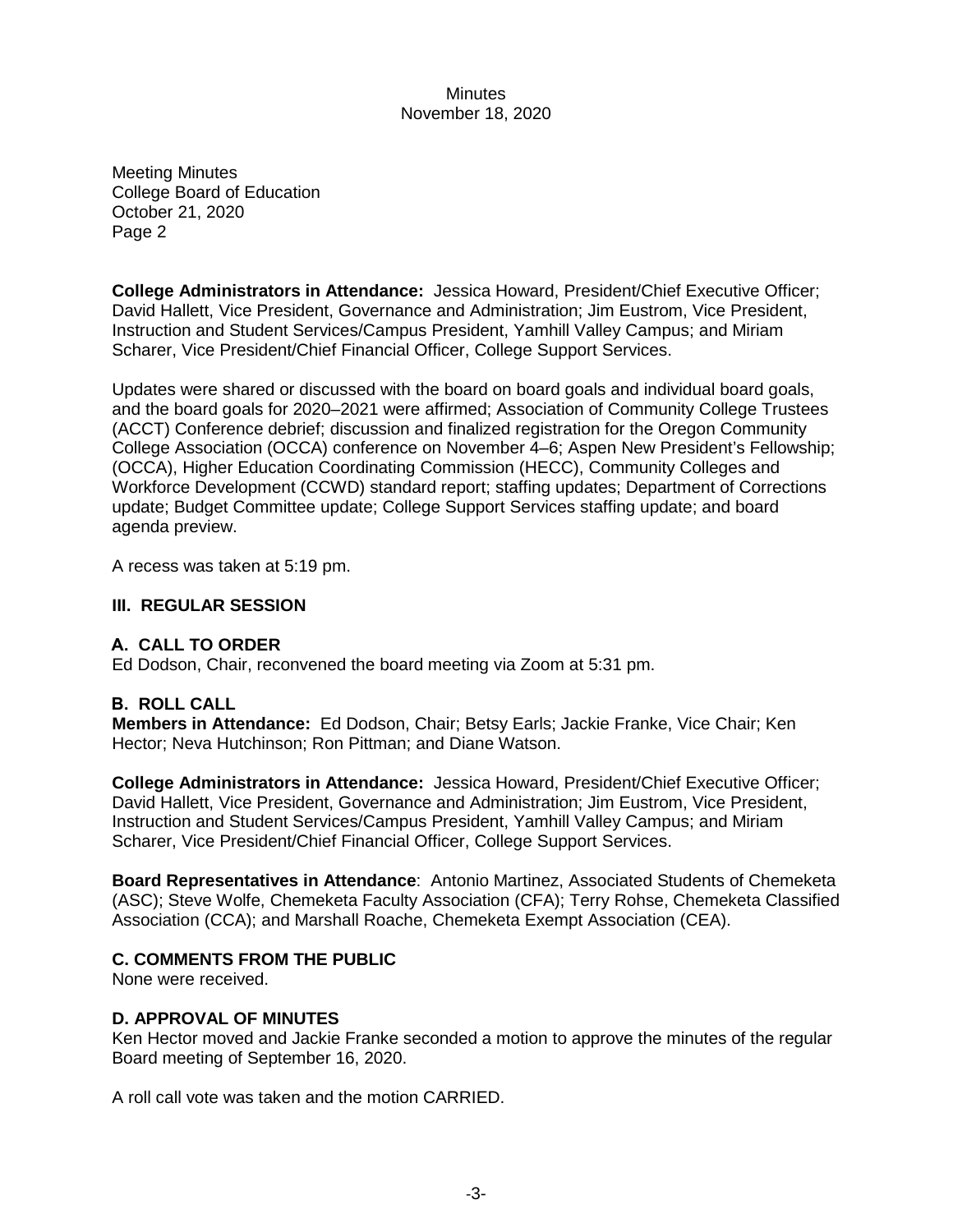Meeting Minutes College Board of Education October 21, 2020 Page 3

# **E. REPORTS**

#### **Reports from the Associations**

Antonio Martinez, Associated Students of Chemeketa (ASC) reported in place of Samantha Brennan and highlighted the new online events ASC is putting on as noted in the report.

Steve Wolfe, Chemeketa Faculty Association (CFA), said the report stands as written. Steve stated there have been two contract management meetings in the past two weeks that went very well. The last one focused on improving communications between administration and faculty. It was a good meeting, and the group is looking forward to making more progress. Ed Dodson said he was pleased to see in the last paragraph of the report, the two associations agree to continue dialogue and improve communication, and he thanked Steve for the report.

Terry Rohse, Chemeketa Classified Association said the classified report stands as written. Terry thanked David Hallett, Heather McDaniel, and Alice Sprague for attending the classified contract management meeting this morning and providing accurate information to the group in regards to what they had been hearing. Terry also mentioned several classified employees have moved to exempt status. Terry also gave kudos to John McIlvain for the work he has been doing and the classified employees who assisted with the hosting of the fire incident command post.

Marshall Roache, Chemeketa Exempt Association, said the exempt report stands as written.

#### **Reports from the College Board of Education**

Ken Hector attended Zoom meetings with Senator Denyc Boles and Representatives David Gomberg, Bill Post, Ron Noble, Mike Nearman, Paul Evans, and Rick Lewis, a quarterly meeting with Jessica Howard, a Chemeketa Foundation Board meeting, Texas Success Center webinar, Association of the Community College Trustees (ACCT) Public Policy and Advocacy annual committee meeting, Oregon Business Plan (OBP) Leadership webinar, OCCA webinar, and a conference call with Jee Hang Lee, vice president of ACCT.

Betsy Earls had two meetings with Holly Nelson and Paul Davis regarding the commercial driver's license program.

Diane Watson attended Zoom meetings with Representative Bill Post, Keizer library task force meeting, ACCT diversity committee meeting, virtual ACCT Leadership conference, and a quarterly meeting with Jessica.

Ron Pittman attended four sessions of the virtual ACCT leadership conference, a keynote speaker session, and the state coordinator's meeting, which met prior to the start of the conference. Ron met with Paul Davis and Danielle Hoffman to hear updates on the Yamhill Valley Campus (YVC), had a quarterly meeting with Jessica, and several on-campus meetings with IT regarding his laptop.

Jackie Franke attended a Mid-Willamette Valley Council of Governments (MWVCOG) board and budget committee meeting, MWVCOG Executive Director committee meeting, five semi-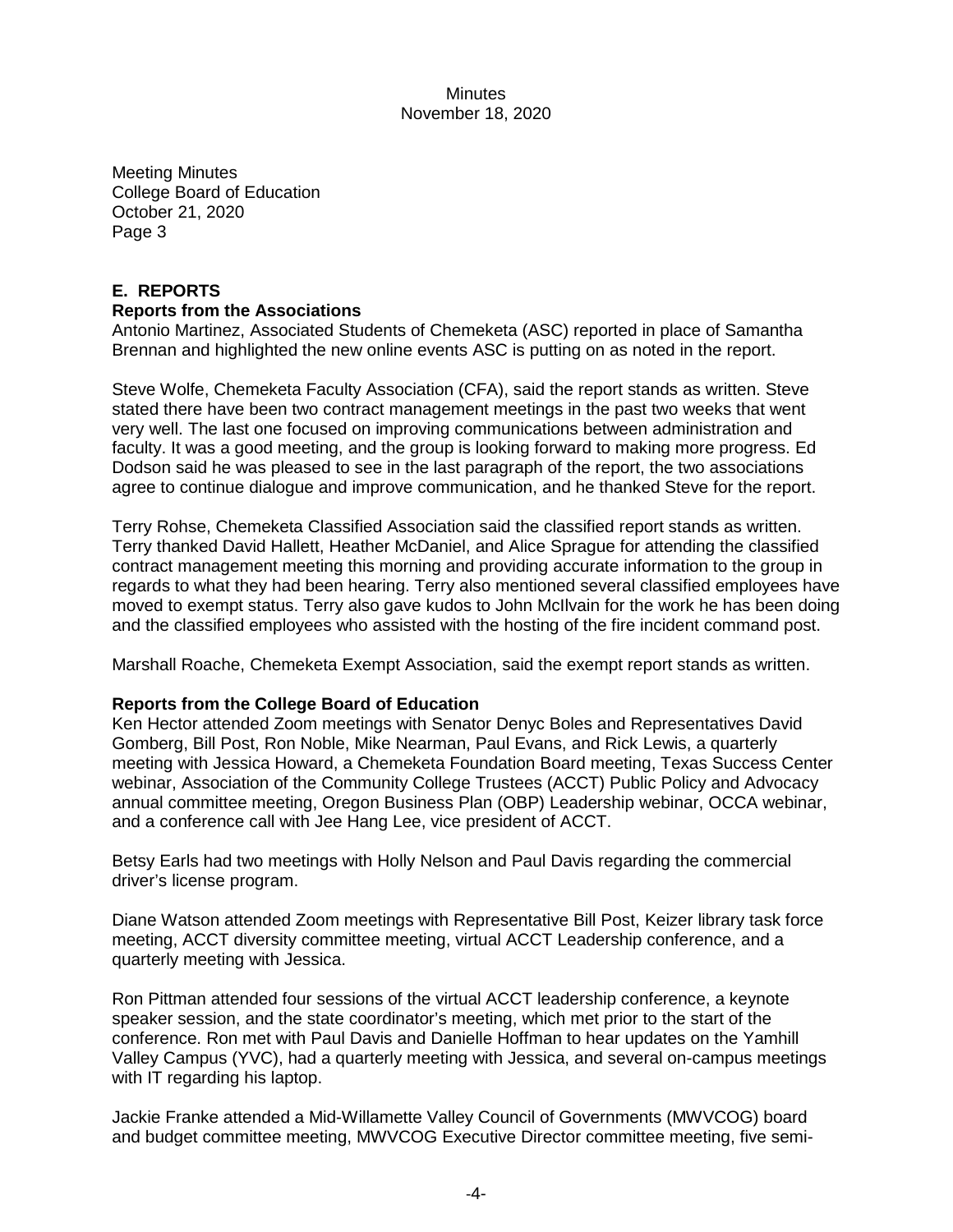Meeting Minutes College Board of Education October 21, 2020 Page 4

finalist one-hour interviews, a quarterly meeting with Jessica, and "The Re-Opening: Community Schools as a Vehicle to Advance Equity" meeting.

Ed Dodson attended Zoom meetings with Senator Denyc Boles and Representative Raquel Moore-Green, four Oregon Business Plan (OBP) meetings, a quarterly meeting with Jessica Howard, the OCCA forum and board meeting, board agenda review, a virtual meeting with David Hallett and Jessica Howard, the All-Staff Forum, OCCA virtual training, and several other sessions.

Neva Hutchinson attended the LGBTQIA training put on by the Chemeketa ASC.

# **F. INFORMATION**

**2020 iSTART Higher Education Coordinating Commission (HECC) Summer Bridge** Jim Eustrom introduced Liliana Landa-Villalba, coordinator for CAMP and Latino Outreach, and Mike Evans, dean of student retention and college life, to present the report. Mike noted the iSTART 2020 planning group prepared a program for its third year; however, due to COVID-19 the entire program had to prepare for remote operations. Mike thanked Liliana, James McNicholas, recruitment and enrollment services coordinator, Collin Stapp, Chemeketa Tech Hub, the navigators, and the whole team for doing an amazing job of taking this challenge on, making something great out of it and figuring out how to make the program work remotely for students.

Liliana shared slides including the iSTART objectives, ten program modules, 14 different cohorts offered throughout the summer, and recruitment numbers for iSTART. There were 286 students registered for iSTART, and 246 students attended. For fall term, there are 212 participants registered which is an 86 percent yield. Also,106 students requested textbook assistance and 309 items were sent out to them. Liliana thanked the library staff for doing an incredible job of helping students get the materials they needed, Colin Stapp and the online department for assisting students with the Canvas platform, and the team for a great team effort. Also, student comments were shared and overall, they were very pleased with the experience. Diane Watson asked if follow-up was done with the students who have completed the program to see how successful they are. Liliana and Mike were thanked for their work and for the report.

#### **Results of the 2019 Certification and Licensure Examinations**

Jim Eustrom introduced Marshall Roache, interim executive dean career and technical education, and Holly Nelson, executive dean for regional education and academic development to present the report.

Marshall highlighted the high pass rates for apprenticeship, welding, nursing and EMT programs.

Holly highlighted the results of the medical assisting and phlebotomy technician exams and noted pass rates were higher than the national pass rate in both areas.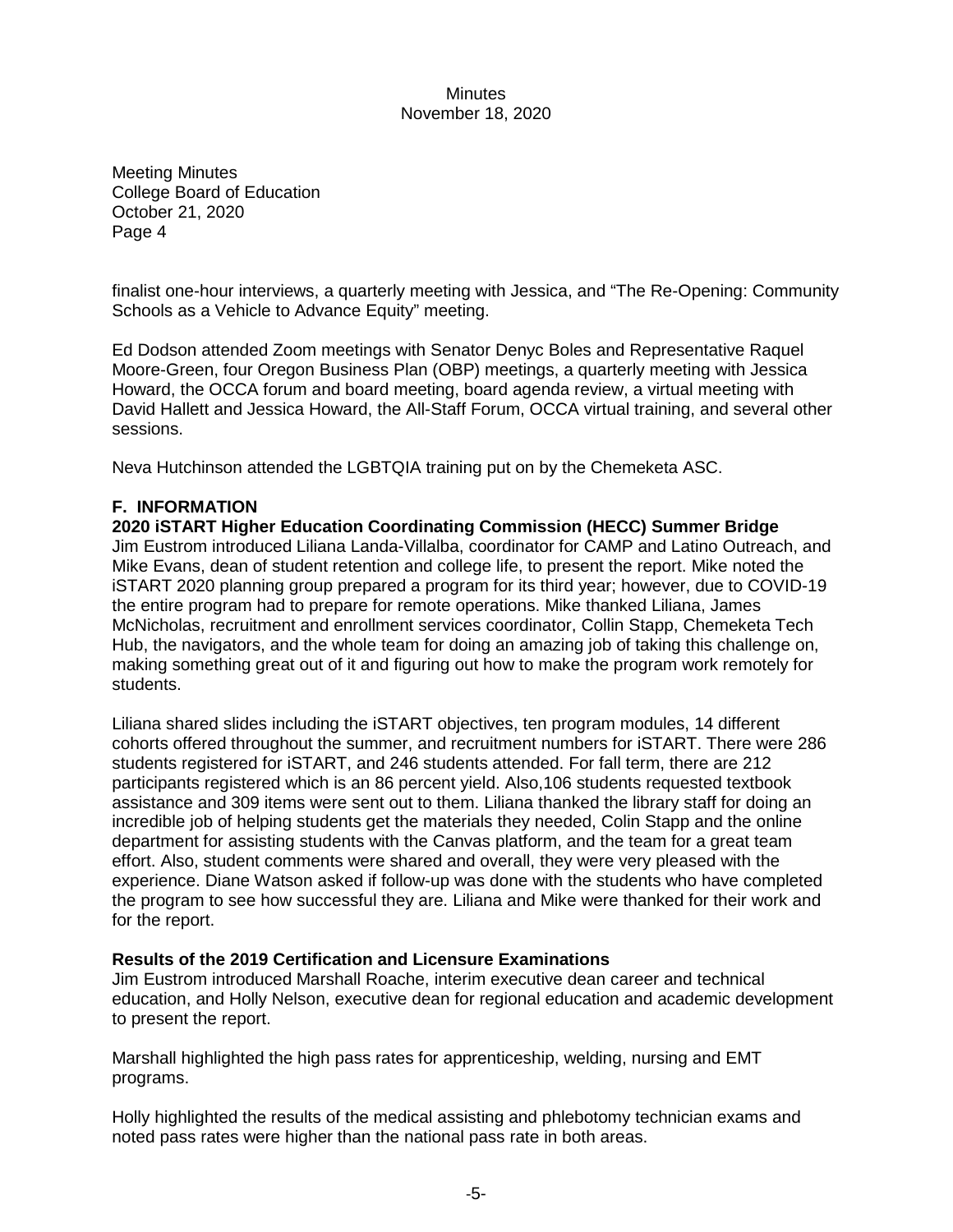Meeting Minutes College Board of Education October 21, 2020 Page 5

Jackie Franke said the numbers are impressive and gave kudos to the faculty for teaching the students well. She is very proud of the work being done and would like to know how many of the students have jobs, and mentioned creating an alumni association to connect with students. Ken Hector said the pass rates are phenomenal and would like to have the employment data after students pass their test to share with legislators during meetings. Also, since CTE programs have a smaller number of participants compared to certificate or other programs, it would be good to track the data manually. Holly said there are ongoing conversations on how to tie workforce systems together so the data can be used to track students' gainful employment in the future and verify what programs are doing. Diane Watson asked if there was an effort to contact the student's several months after they have graduated. Holly said some programs do for certain programs that are required to have that information, and social media is also used to keep in contact with students.

# **G. STANDARD REPORTS**

#### **Personnel Report**

David Hallett said the report stands as written and thanked the Human Resources department for all of the work they do.

#### **Budget Status Report**

Miriam Scharer reported there were several reports to review this month. Miriam noted on the Statement of Resources and Expenditures, the tuition fee revenue for the start of fall term is included along with some small additional state payment adjustments received during the month.

The Status of Investments report has no new investments. At this time, most of Chemeketa's funds are held in the Oregon Short-Term fund as interest rates for longer term investments continue to decline. As of today, the interest rate in the LGIP has been reduced to .75 percent compared to 2.45 percent at this time last year.

The Quarterly Update of Other Funds reflects the status of the college's other funds as of September 30, 2020. In the revenue generating funds section, there is a decline in the Auxiliary Services fund balance due to book sales being impacted by some of the textbook affordability measures. A similar decline is reflected in Self-Supporting Services due to declining enrollments impacting the revenue sources in the fund. In the lower section, the regional library fund balance is markedly higher than this same report last year due to the timing of some encumbrances and expenditures.

The last report is the Preliminary Progress Report for last fiscal year 2019–2020. There are still transactions that will be posted so this is preliminary; the final financial report will be presented in December during the audit presentation. Miriam pointed out the Preliminary Ending Fund Balance of \$11,970,047. For this fiscal year 2020–2021, a beginning fund balance of \$10,000,000 was budgeted so the additional funding in the ending fund balance will cushion some of the other declines this year and potentially next year.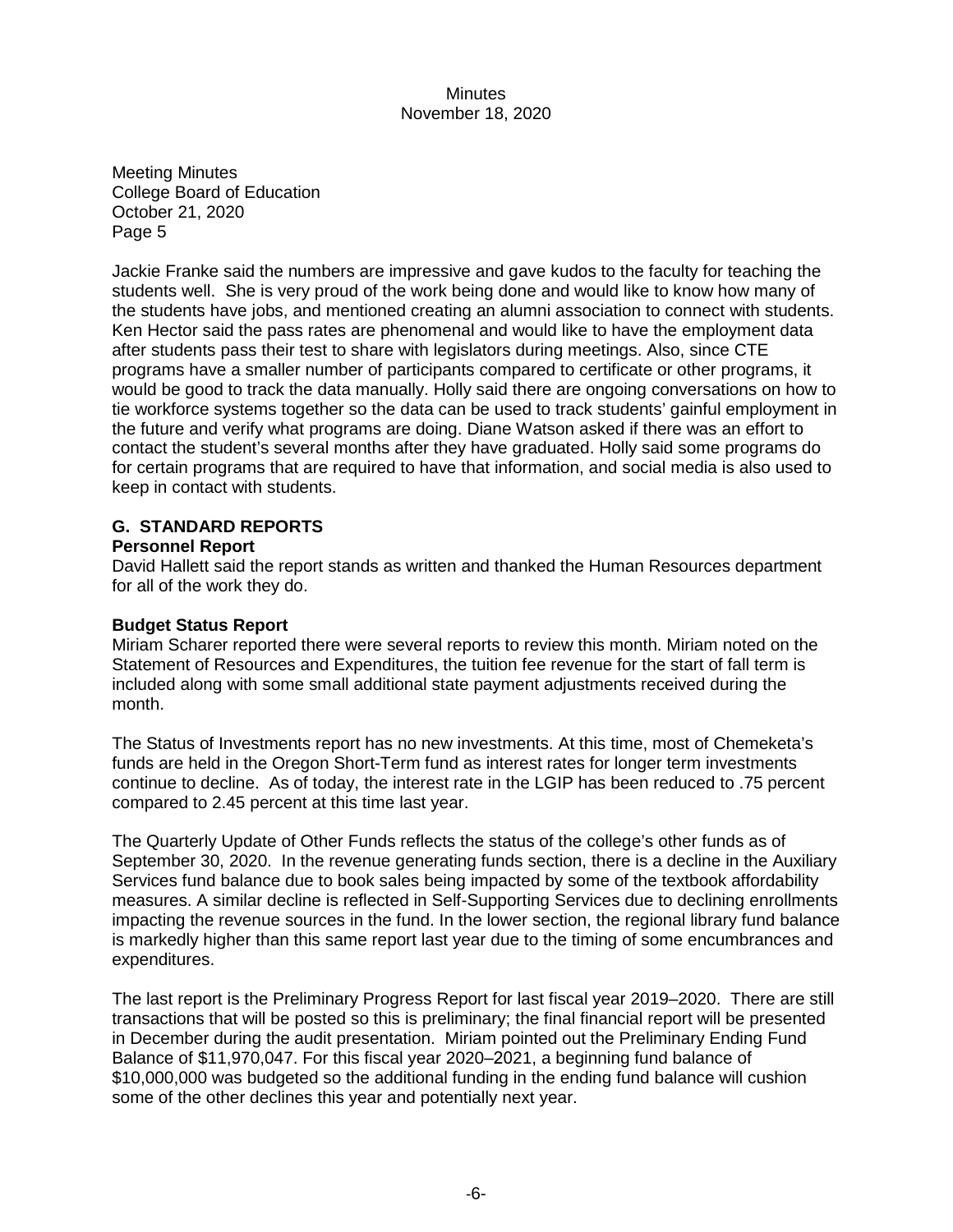Meeting Minutes College Board of Education October 21, 2020 Page 6

#### **Capital Projects Report**

Rory Alvarez said the report stands as written. However, they are still trying to make up time on the Agricultural Complex and Diesel program due to losing a week on the projects because of the smoke, ash and poor air quality from the fires.

#### **Institutional Advancement Foundation Quarterly Report**

David Hallett introduced Marie Hulett, executive director for Institutional Advancement, to share report highlights.

Marie said the report stands as written and mentioned they are in the process of starting to form an alumni association.

#### **Grant Activities, July 2020–September 2020**

David Hallett introduced Gaelen McAllister, director of grants, to share report highlights.

Gaelen highlighted the TRIO SSS and TRIO D-SSS awarded grants and thanked Angela Archer, TRIO director, for her amazing job on the grant proposals and the department for the stellar job on consistently meeting their goals. These grants will bring in about \$2.9 million over five years. Also, the IME-Becas award for \$5,500 administered through the Mexican Consulate shows how Chemeketa's work in mentoring bilingual students to be community leaders is recognized internationally. This grant leverages foundation unrestricted funds as a match and doubles the donor's impact.

Neva Hutchinson thanked Gaelen and her team for the hard work and success of the grants department. Ed Dodson said the board is very proud of the work.

#### **Summer Term 2020 Enrollment Report**

Jim Eustrom reported for summer term 2020, unduplicated headcount was down 26 percent, reimbursable FTE was down nine percent, and non-reimbursable FTE was down almost 100 percent. Jim mentioned a strategic enrollment management team was put together last spring with a focus on recruitment and what can be done to change the numbers.

#### **Chemeketa Community College COVID-19 Health and Safety Plan**

John McIlvain noted there are no significant changes to the Chemeketa Community College COVID-19 Health and Safety Plan. Chemeketa received feedback from Marion County Health and Human Services and they stated the plan looks very thorough. Marion County recommended the return to campus guidance be updated to reflect the Center for Disease Control's (CDC) current position of 24-hours without fever and use of fever reducing medications. This information will be included in the plan's November update.

Additionally, the requested exemption to Oregon Occupational Health and Safety Administration (OSHA), discussed at the September board meeting, was unsuccessful. Since then, Oregon OSHA has posted a new draft standard, with appendices, believed to take effect on November 1, 2020. OCCA, Oregon Alliance, and the Oregon President's Council (OPC), submitted comments, concerns, and question to OSHA. Chemeketa and other colleges have